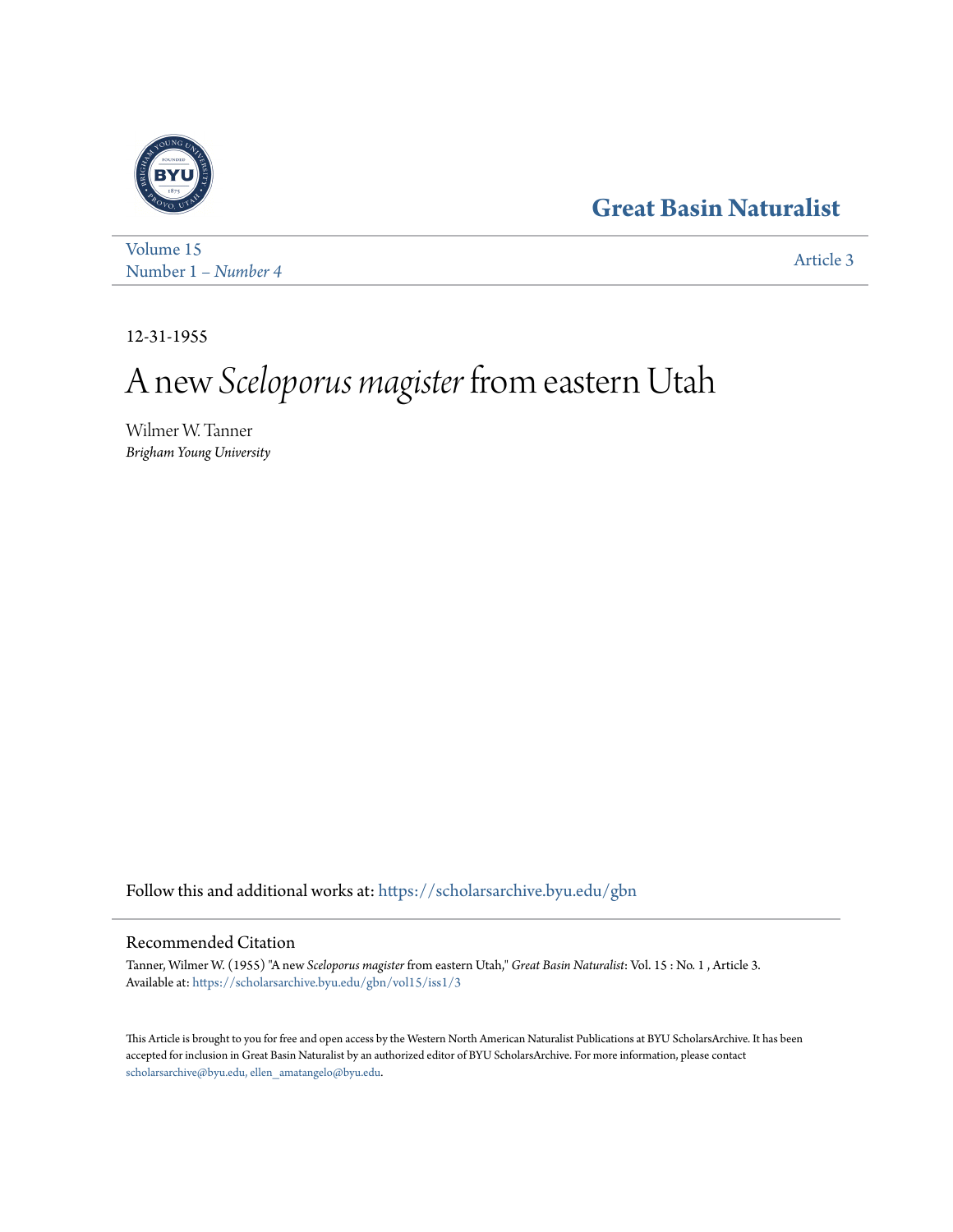#### A NEW SCELOPORUS MAGISTER FROM EASTERN UTAH<sup>1</sup>

#### WILMER W. TANNER

The analysis of the Desert Scaly Lizard, Sceloporus magister Hallowell, by Phelan and Brattstrom (1955), did not include a study of the populations of this species from the Upper Colorado River Basin of southeastern Utah. With a large series of this species available from Kane, Garfield, and Emery Counties, and with comparative material from Washington County, Utah, eastern Nevada, and California, it is apparent that the Upper Colorado River Basin populations represent a subspecies distinct from the populations of the southwest deserts.

#### SCELOPORUS MAGISTER CEPHALOFLAVUS W. W. Tanner,

subsp. nov.<sup>2</sup>

HoLOTYPE: (An adult male) BYU 11270, collected at Bentley's Cabin, approximately <sup>15</sup> miles NW of Hole-in-the-Rock, Kaiparowits Plateau, Kane County, by D. Elden Beck, 16 July, 1953.

PARATYPES: All numbers are from the Brigham Young University Collection. Emery County. - Green River, 531, 1780-1, 12445. Wayne County. - Notum, 11903. Garfield County. - Star Springs, Mt. Millers. 12620. 13151, 13174; <sup>20</sup> miles NW of Hite (North Wash) 13153-66, 13174; two miles S. of Trachyte Creek 13167-72; Hog Springs, <sup>14</sup> miles NW of Hite, 12712-4. 12680-3. Kane County. - Hole-in-the-Rock, 11400, 11263-4, 12885-6; Lone Rock. 11399. 12007, 13143-4, 13067; Catstair Canvon. 11392-8, 12845; Escalante River, lower portion, 9769, 11390; Coyote Gulch, 12947; Hall Cave, 123, 929-37; Willow Tank Spring, 115, 119, 901-5. 912-16, 4183-4, 11392-7; Wahweap Creek, upper portion, 2744, 2126-7, 2134-5.

DIAGNOSIS: A Sceloporus magister characterized by the presence of five or six chevron shaped bars.  $1\frac{1}{2}$  to  $2\frac{1}{2}$  scales wide, on the dorsum from the shoulders to the base of the tail, in most adult males. Dorsal head plates and nape ranging from Apricot Yellow to Orange Chrome, Ridgeway (1912) in adults (male & female). Eye stripe extended to ear or beyond, and with a second stripe extending from the corner of the mouth to the base of ear. Infralabials 6-8, usually 7-7; scales across the gular area 18-21, average 19.2.

DESCRIPTION OF THE TYPE: Total length 222 mm., snout to vent 104.5 mm.; dorsal scales 36, ventral scales 35, scale rows around the body 34; femoral pores 12-12; gular scales between ears 19;

<sup>1.</sup> Contribution No, 149, Department of Zoology and Entomology.<br>2. The new name has reference to the yellow of the dorsal head plates and the nape in adults.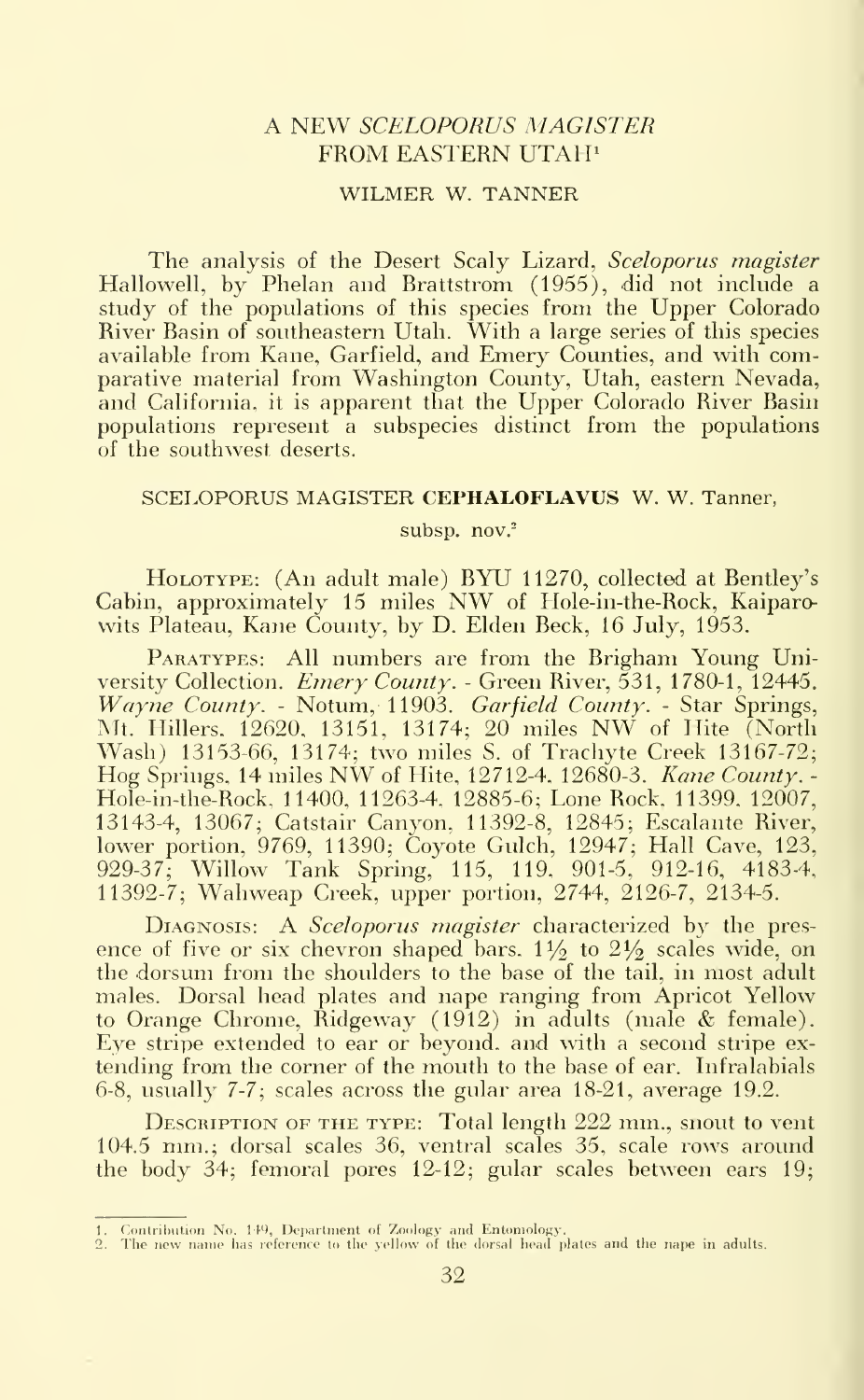supralabials 5-5, infralabials 7-8, enlarged auricular lobules 4-4; lamellae of fourth hind toe 17-17.

COLORATION (in alcohol): Ground color approximately a Buffy-Brown on body and head, nape a cream color, venter and throat black, chest and anal region Cartridge Buff; eye stripe distinct and extended three scales beyond top of ear, labial stripe from comer of mouth to base of ear; nape with two longitudinal stripes, approximately  $1\frac{1}{2}$  scales wide and extending for a length of 5 scales; gular patch joined to first chevron forming a collar  $2\frac{1}{2}$  scales wide at the dorsum; body with 5 chevrons, last two faint. Four lateral spots on each side, anterior ones faintly joined to chevrons; black on ventral surface of thigh approximates 60 per cent from inner margin of femoral pores to knee, black of belly extensive and united for 85 per cent of the area.

Range: Paria River drainage of central Kane County east to the Colorado River and north through eastern Garfield, Wayne, and Emery Counties, Utah. A small series from San Juan County approaches *cephaloflavus* closely as do those seen from Cameron, Coconino County, Arizona.

VARIATIONS: Although the basic body pattern of cephaloflavus consists of chevron shaped bars across the dorsum, this pattern is occasionally modified into a series of irregular spots, at times approaching the basic pattern of *bimaculosus*. The occasional spotted condition observed by Phelan and Brattstrom (*loc. cit.*) in *uni*formis of eastern Nevada and southwestern Utah represents intergradation between the latter and *cephaloflavus*. A series of adult males from the latter localities (see material) shows the chevron in three, spots in thirteen, and the uniform dorsum in four. Aside from the modifications in the basic patterns the most striking color variations, between *uniformis* (including the *uniformis*  $\tilde{x}$ cephaloflavus intergrades of southwestern Utah and adjoining Nevada) and typical *cephaloflavus* is the yellowish-orange color in the latter. Adult males from California (uniformis) show a distinct series of four or five lateral spots separated by  $1-2$  scales. In cephaloflavus these spots are close together, often with two or three joined by one or more scales, and thus forming in some specimens an ir regular lateral stripe. The belly patches, although varying as to the amount, are united in 78 per cent of the males studied.

Scutellation differences, though small, do exist in the increased gulars between the ears 18-21, average 19.2; and in the increased infralabials 6-8, average 7.05. Other scale counts are as follows: scale rows around body. 33-40, average 36.3; dorsals 31-36, average 33.6; ventrals 34^-41, average 38.2; femoral pores 10-15, average 12.6; lamellae of fourth hind toe 15-18, average 16.4. The circumorbitals are variable ranging from 3 to 8, whereas the supralabials are constantly 5, rarely showing 4 or 6.

COMPARATIVE MATERIAL: All numbers are from the Brigham Young University Collection: - ARIZONA, Coconino County. -